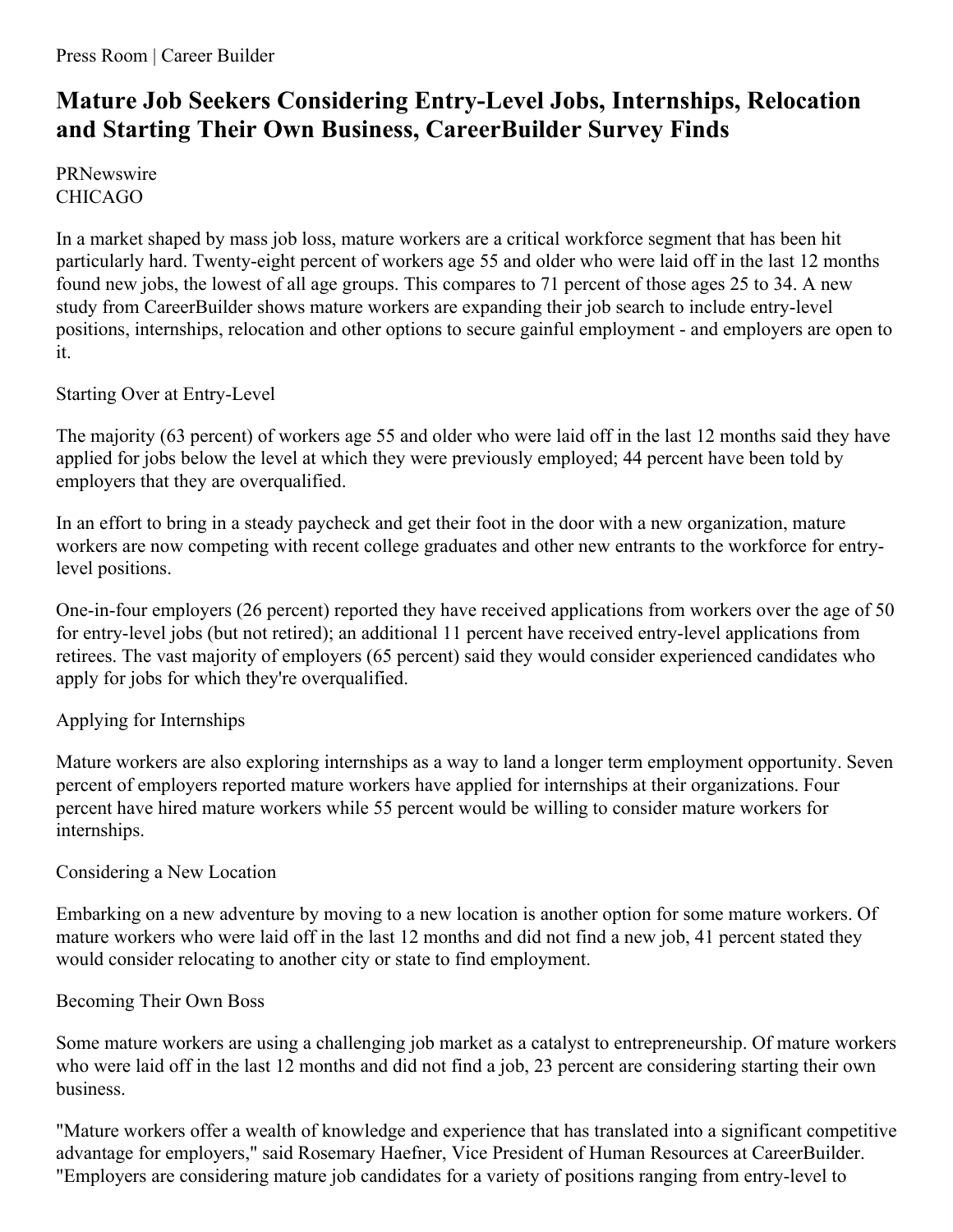senior-level to consultants to leverage their intellectual capital and mentor other workers. Twenty-nine percent of employers have hired a worker age 50 or older for a permanent position within their organization over the last six months."

Of those mature workers who were laid off in the last 12 months and found another job, 26 percent took a job in another field with the vast majority (75 percent) reporting that they are enjoying the experience. In terms of compensation, 40 percent landed positions with similar pay and another 13 percent found jobs with a higher compensation rate than what they were previously earning. Forty-eight percent took a pay cut.

### Postponing Retirement

In addition to applications received by mature job candidates, employers are also receiving requests from staff members to stay with the company longer. One-in-five employers (21 percent) reported, over the last six months, current employees approaching retirement age have asked them to postpone their retirement. Of that 21 percent, the vast majority (86 percent) said their organizations are open to postponing retirements, pointing to the following benefits:

- Employers want to hold on to their intellectual capital (65 percent)
- -- Mature workers can help train and mentor others (61 percent)
- -- Mature workers know how to weather a tough economy (42 percent)
- -- Employers have more time to transition responsibilities (36 percent)

For more information on job opportunities for mature workers, visit PrimeCB.com, CareerBuilder's job search site tailored for mature workers and retirees.

#### Survey Methodology

This survey was conducted online within the U.S. by Harris Interactive on behalf of CareerBuilder between May 22 and June 10, 2009 among 921 U.S. workers ages 18 and over who have been laid off in the past 12 months from a full-time position (percentages for some questions are based on a subset of U.S. workers, based on their responses to certain questions) and 2,667 hiring managers and human resource professionals (employed full-time; not self-employed; with at least significant involvement in hiring decisions; nongovernment) ages 18 and over. With a pure probability sample of 921 and 2,667, one could say with a 95 percent probability that the overall results have a sampling error of  $\pm$ /-3.23 percentage points and  $\pm$ /-1.9 percentage points. Sampling error for data from sub-samples is higher and varies.

#### About CareerBuilder

CareerBuilder is the global leader in human capital solutions, helping companies target and attract their most important asset - their people. Its online career site, CareerBuilder.com, is the largest in the U.S. with more than 23 million unique visitors, 1 million jobs and 32 million resumes. CareerBuilder works with the world's top employers, providing resources for everything from employment branding and data analysis to talent acquisition. More than 9,000 Web sites, including 140 newspapers and broadband portals such as MSN and AOL, feature CareerBuilder's proprietary job search technology on their career sites. Owned by Gannett Co., Inc. , Tribune Company, The McClatchy Company and Microsoft Corp. , CareerBuilder and its subsidiaries operate in the U.S., Europe, Canada and Asia. For more information, visit www.careerbuilder.com